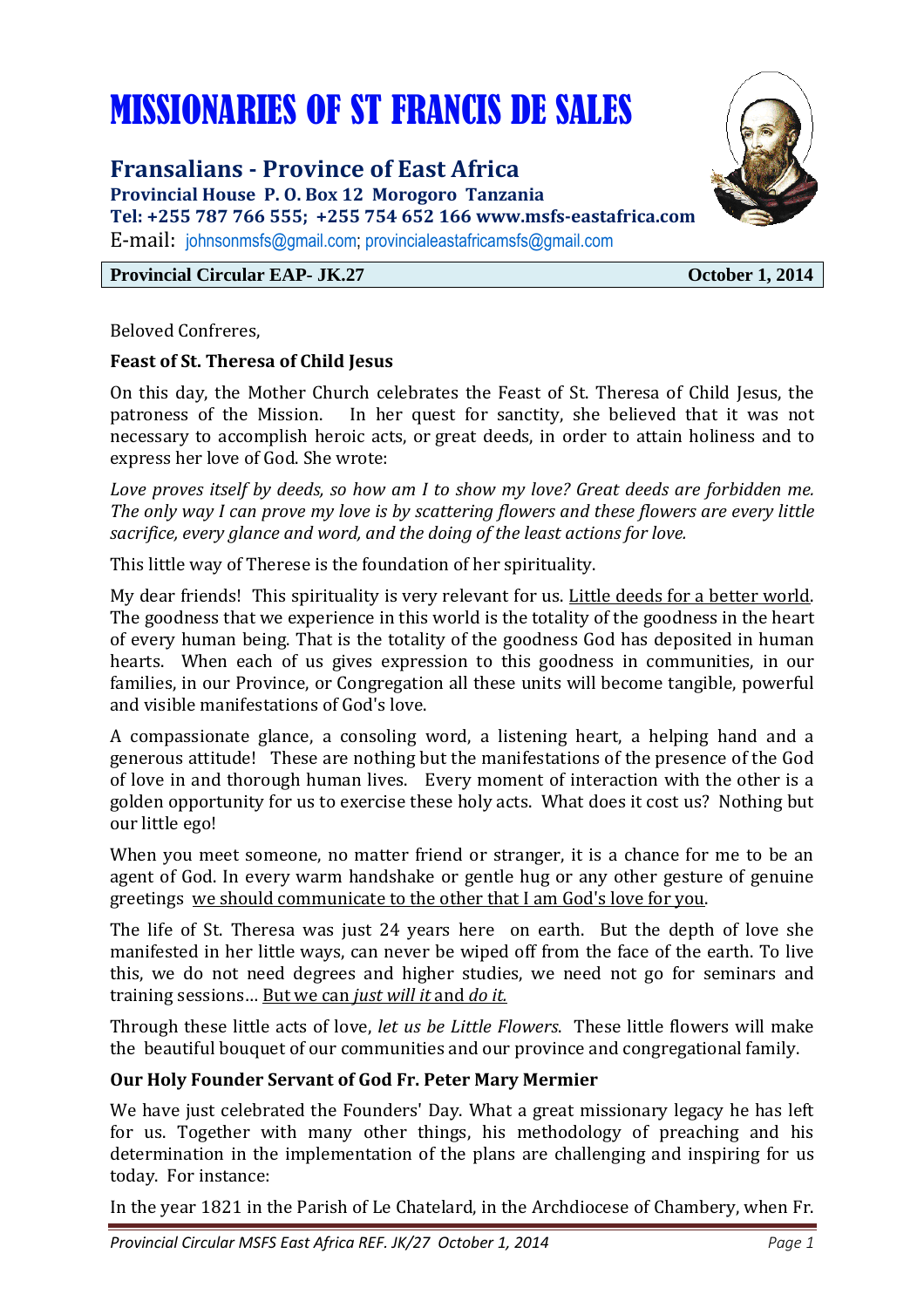Mermier and team fervently invited the faithful for the mission they gave the cold shoulder and remained indifferent. There was an air of unwelcome apathy.

It was the choice for the team now to "shake off the dust" (Mt.10:14) or "to pray without ceasing and never to get tired of doing what is right" (Gal. 6:9).

They set out, in imitation of Jesus, to the foot of the mountains to fast and pray that the people may be convinced of the need to come for the Missions. When people enquired about them, they got the reply: *They have gone to pray & fast for your conversion*.

Intercession with penance and mortifications had proved powerful and efficacious. The team was called back, and the mission in the Parish resumed with much deep fervour and enthusiasm!

As missionaries at times we come across situations of total indifference from the people; at times there are individuals, groups or negative forces working against our plans. In such situations the attitude of Fr. Mermier should give us hope and courage to move forward. All the negative and unpleasant experiences in life are opportunities for us given by God, in his eternal plan so that we are challenged. In our moments of being challenged we depend more on God. When we depend more on God we become stronger and our level of confidence will go high.

My dear confreres, challenges in the field of our works are bound to come, no matter in what apostolate we are engaged in and with what kind of people we are working. Perhaps those who would not give us any trouble in work are angels and saints! But they do not need our service either!

#### **October - Month of Holy Rosary**

Holy Mother Church exhorts us to pray the Most Holy Rosary daily. Millions and millions have throughout the history experienced the power of this spiritual weapon. St. Francis de Sales stated, *The greatest method of praying, is to pray the Rosary*. As the Church dedicates this month very specially for the Devotion of the Holy Rosary let us unite ourselves with the Christians all over the world in fighting the evil forces by praying the Rosary. *One day, through the Rosary and the Scapular, Our Lady will save the world*, said, Saint Dominic. Let us firmly believe that our world can be free from evil. An evil- free world is nothing but human beings without evil in their hearts. Let us start with our own hearts.

#### **MSFS EA Provincial Congress - 2014**

With deep sentiments of gratitude to the Almighty God and to you my beloved Confreres, I write these lines. The Seventh Ordinary Provincial Congress of the Province of East Africa was held from September 22 to 26, 2014 at Fransalian House, Morogoro, Tanzania. The theme of the Congress was: **MSFSness in being and doing at the service of the Mission of Christ in Africa.** The celebration of the Provincial Congress was our *Magnificat* to the Lord. It was really a great time of grace, enabling us to appraise the past, to amend the present and to assert the future, living the MSFSness in its fullness, as we approach the fourth decade of our presence in the continent of Africa. We have resolved to make every effort to ensure the quality of our very being in order to be able to live MSFSness in our being and to radiate MSFSness in our ministry.

With the closing of the seventh Ordinary Provincial Congress we have entered into another phase of the missionary journey of East African Fransalian family. We have now taken up on ourselves the obligation to live what we have resolved. May God of goodness and love enable us to live what we have resolved!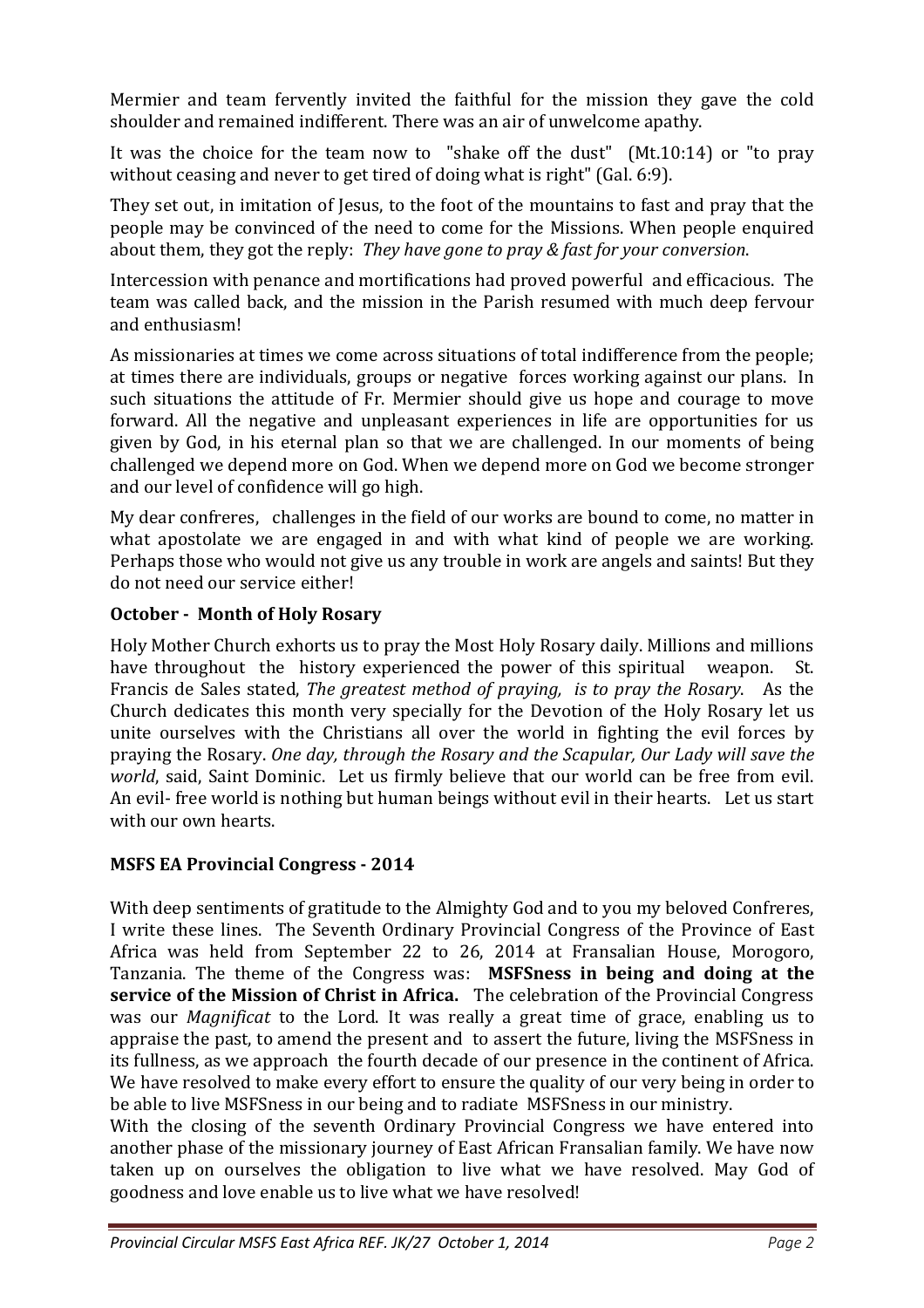#### **Our Sincere thanks:**

#### **Our Authorities**

Our beloved Superior General **Rev. Fr. Abraham Vettuvelil MSFS** was accompanying us from the very moment of the planning of this Provincial Congress. His inspiring and challenging message was vibrant throughout our sessions. It challenged us to examine realistically the quality of our MSFSness. **Rev. Fr. Agnelo Fernandes MSFS** the General Councillor in-charge of the Missions was the Delegate of the Superior General as well as the animator for the Provincial Congress. His recollection talk, messages, input sessions, timely interventions and sharing of rich experiences helped us to sink into the real spirit of collective discernment. **His Lordship Most Rev. Telesphore Mkude** the Bishop of Morogoro Diocese officiated the Concluding Eucharistic celebration. Representing the local church he thanked the Fransalians for their missionary presence and contributions. His message was a call to serve the people of God with greater sense of attachment to the Lord and commitment to the mission.

We also thank the Provincials and many confreres who in their various capacities sent us prayerful, good wishes and messages and blessed our family gathering. As a Fransalian Family we thank each one of them.

#### **The outgoing Provincial Curia**

Once again I thank the members of the previous Provincial Curia: Fr. Thekkekara Jacob, Fr. Kochuparampil Pius, Fr. Mattathil Sunny and Fr. Prakashbhavan Santhosh the Provincial Councillors and Fr. Kallarackal Sheejan the Provincial Bursar. We had a very good and harmonious team work ever since I assumed the office. I received their whole hearted cooperation in our meetings as well as in our working together in order to take the MSFS Mission into further heights. The differences which we had at times, however never affected negatively in the working together focusing on the values for which we stood.

#### **The Steering committee and the office bearers**

My sincere appreciation and thanks to the steering committee headed by Fr. Nirappel Sebastian for the meticulous planning and organization of the event. I also thank all the other committees and those who were given the special assignments during the Congress, such as Scrutators, Tellers, Secretaries, Committees for the Final Statements and Action Plan. We could see the unified and harmonious efforts from everyone and from every department. It is all nothing but the goodness of each one of you strengthened through the prayers of many people. May you all be blessed in abundance for your generosity and dedicated service!

#### **Our intercessors**

More than ever we have sought the prayerful intercessions from all our dear ones, other members of the Congregation, other congregations, retreat centres and prayer groups. Hence nothing could prevent us from being united and focussed. I firmly believe that it was the power of prayer that we experienced all through the sessions of the Congress keeping all of us in good spirit, relaxed and cheerful. The power of prayers spared us from all negativities and unpleasantness. On behalf of the MSFS in East Africa, we thank all who were praying for us. May they be blessed by the Lord abundantly.

#### **Our Young Brothers**

As a Province family we thank in a very special way our Young Brothers at Fransalian House Kola who did everything possible for the smooth and efficient organization of the Congress. They did a great service with a remarkable sense of responsibility and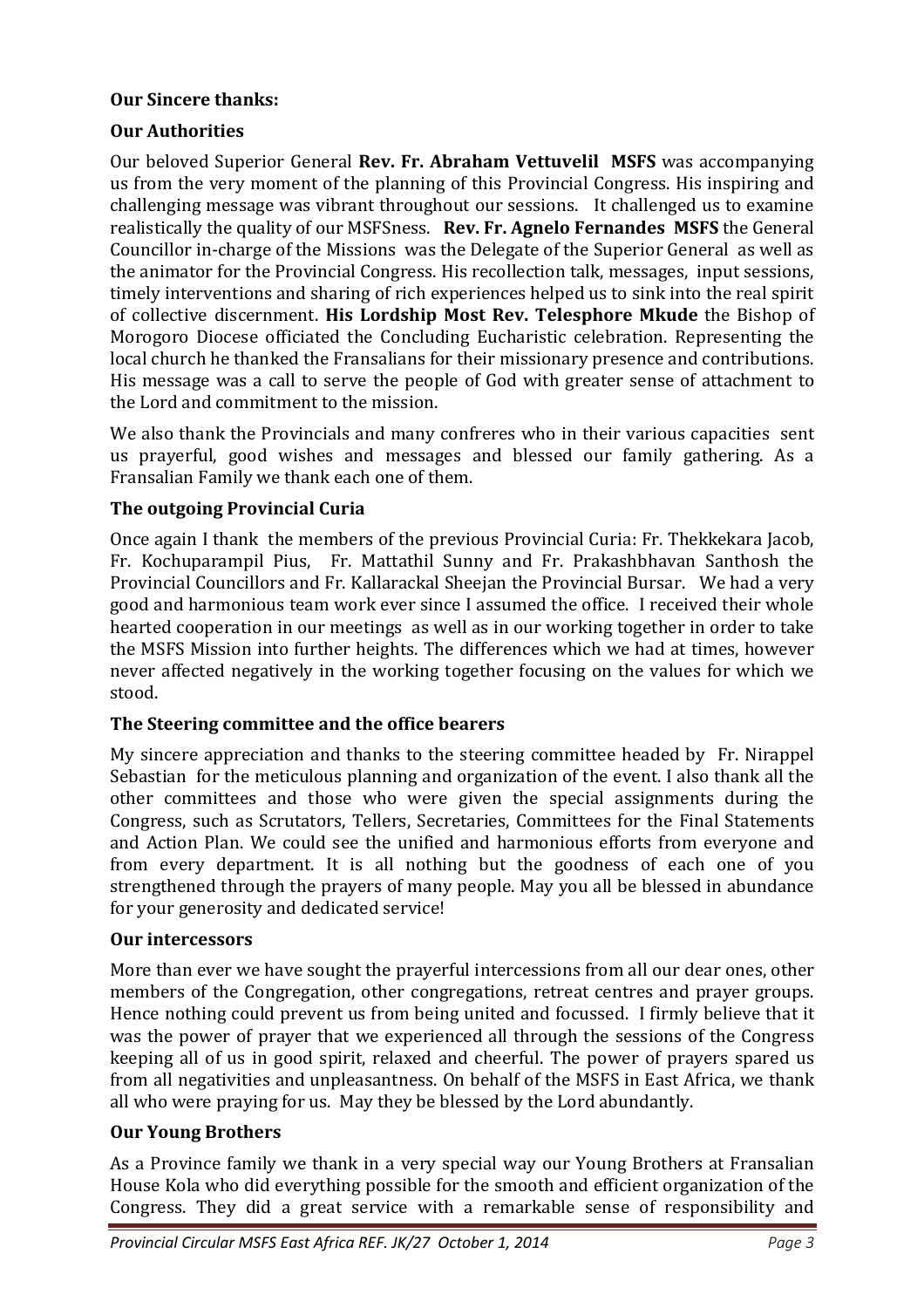devotion to duty. It was a matter of joy to see our young ones growing in true Fransalian Family Spirit. May the Holy Spirit accompany you in every step of your formation and life!

#### **And finally my beloved Confrere**

The greatest blessings of the Provincial Congress was the presence of each one of you. I express my heartfelt gratitude to you my beloved confreres who were the LIFE of the Congress, who made it so lively, graceful and enriching through your positive presence. Indeed the Almighty has done great things for us. Your graceful and loving presence, positive attitude towards issues and events, spirit of patience and endurance, timely, reflective, challenging and thought-provoking interventions etc were the manifestations as well as the reasons for the grace that we received in and through the Provincial Congress. As a community, we have gathered in prayer and exercised this act of discernment. Let us now commit ourselves to the resolutions that we have made. May God be praised!

#### **The new Provincial Curia**

The Provincial Assembly gathered in Morogoro elected the following members to the Provincial Curia.

| ❖ Fr. Kochuparampil Thomas MSFS   | Provincial Councillor in-charge of<br>Formation & Admonitor                       |
|-----------------------------------|-----------------------------------------------------------------------------------|
| ❖ Fr. Vettickal Sunny MSFS        | Provincial Councillor in-charge of<br>Education                                   |
| ❖ Fr. Chinnappan Arockiasamy MSFS | Provincial Councillor in-charge of<br>Mission                                     |
| ❖ Fr. Chozhithara Thomas MSFS     | Provincial Councillor in-charge of<br>Social Apostolate and Innovative Ministries |
| ❖ Fr. Soosai Raj Robert MSFS      | Provincial Bursar                                                                 |

We thank God for the gift of these confreres who are ready to serve this mission by being part of the Provincial Administration. We thank them for accepting this task of service and wish them all the blessings in the service of the Mission in East Africa. Hearty Congrats to each of them and hearty Congrats to all of you my dear confreres for electing them.

#### **"The Jubilee Box" for the year 2037**

The year 2037 - 2038 will be the year of the Golden Jubilee of the MSFS in Africa and bicentenary of the foundation of our Congregation. We have conceived the idea of a Jubilee Box - 2037. A special box was prepared, in which the samples of all the items that were prepared for the Jubilee last year, were deposited along with our messages and good wishes for the Confreres who would be celebrating the 50 Years of MSFS presence in Africa.

On September 26, 2014, during the concluding Eucharistic celebration of the Provincial Congress the box was officially and solemnly closed by His Lordship Most Rev. Telesphore Mkude and Fr. Chavely Mathew MSFS the oldest member of the EA Province present in the Provincial Congress. The Bishop of Morogoro also placed his message in the box. The box will be finally sealed on December 25, 2014. Hence dear confreres those of you could not place the message during the Congress, you may write it and reach to the Provincial House before December 25. Our friends and well-wishers too are welcome to share their messages - their vision for MSFS in EA in 2037.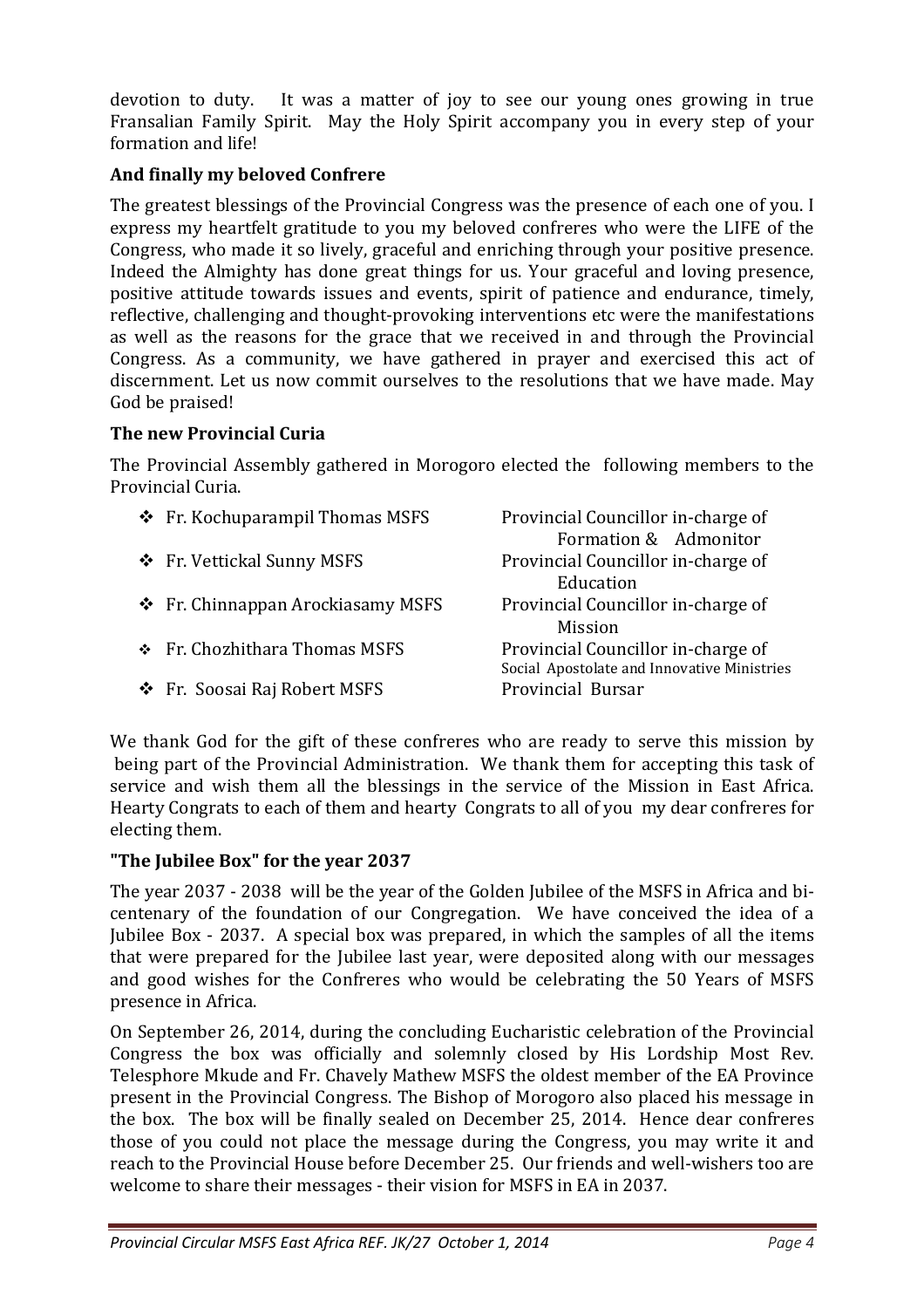#### **Diaconate Ordination**

On September 27, 2014 four of our scholastics were ordained deacons by His Lordship Most Rev. Telesphore Mkude, the Bishop of Morogoro, during the Holy Eucharistic celebration at Jordan University College, Morogoro. Our new Deacons are:

- **Dn. Auppaden Siljo Cherian MSFS**
- **Dn. Kayanja Joseph Mary MSFS**
- **Dn.Mwebia Japhet Kirimi MSFS**
- **Dn.Ouma Charles Ondiek MSFS**

We congratulate them for this grace of being ordained Deacons for the service in the Church and for the glory of God. We also thank their parents, dear and near ones, their formators for their sacrifices, accompaniment and their prayerful blessings in the life and call of our new Deacons. We wish them all the best in the final stages of their initial formation. We also thank the dear and near ones of our newly ordained who took the trouble of travelling long distances from Uganda and Kenya to join us on this happy occasion.

#### **Transfers and Appointments**

**Fr. Silvester Clement Sudhakar MSFS** is appointed to the MSFS Community at Itaga and designated to be appointed as the Assistant Parish Priest in St. Antony's Parish Itaga, in the Archdiocese of Tabora with effect from October 15, 2014.

**Fr. Antonysamy Robert MSFS** is relieved from all the responsibilities at Itaga. He is appointed to the MSFS Community at Mwakata, Kahama. He will hold responsibilities as the Manager of SFS School Kagongwa and the Administrator of SFS VTC Mwakata. This takes effect from October 20, 2014.

**Fr. Palakudy Sebastian MSFS** is appointed to the MSFS Community Ngurdotto. He is also designated to be appointed as the Assistant Parish Priest in St. Francis de Sales Parish Ngurdotto and St. Stephen the Martyr Parish Maji ya Chai, in the Archdiocese of Arusha with effect from Oct 1, 2014.

**Fr. Chozhithara Thomas MSFS** is appointed to the MSFS Community Osia-Agururu with effect from Oct 1, 2014. He is entrusted with the responsibility of establishing the FOSTER Projects in Iyolwa Mission. Meanwhile he will also render pastoral assistance in our parishes of Agururu and Osia as and when required.

#### **Welcome to East Africa: Fr. Muthusamy Antonysamy MSFS**

Fr. Muthusamy Antonysamy MSFS of Pune Province arrived in Tanzania on September 7, 2014. He will be rendering his services in East Africa for a few years. For the time being he is in the MSFS Community Mwakata learning the language and getting used to the life in the missions in Africa. We extend a warm welcome to Fr. Antonysamy to East Africa. May God bless you and your ministry in Africa!

#### **Hearty Congratulations: Fr. Chozhithara Thomas MSFS**

Along with the Doctoral Studies at Ludwig Maximilian University of Munich - Germany Fr. Thomas secured MSc in Psychology from Martin Luther University Shillong, India. All the doctoral study requirements are fulfilled except for the defence of the thesis. We also thank him for his functions as the Co- coordinator of Foster-Tabora and for initiating the Foundation of *Maisha Pamoja* during his stay in Germany. He is now back to East Africa and is assigned the task to establish the new FOSTER mission at Iyolwa in the Archdiocese of Tororo, Uganda. We extend a warm welcome to Fr. Thomas!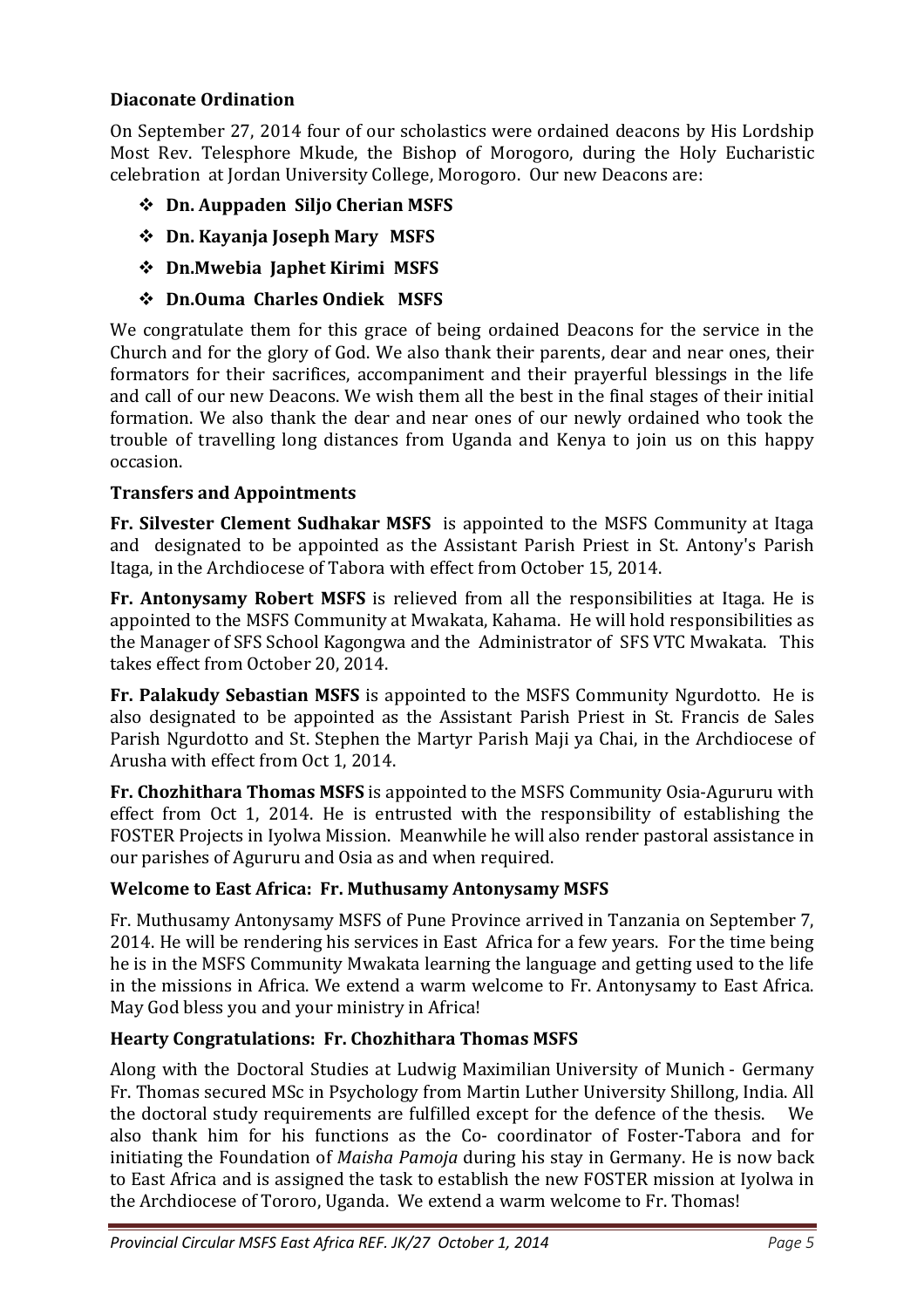#### **Fr. Pathiyil Johnson MSFS**

Fr. Pathiyil Johnson has arrived in Rome on September 22, 2014. He is greeting all of us. His new number is: +39 3383559657.

Our Sincere thanks to Fr. Chettupuzhakaran Varghese MSFS, the Superior of the MSFS Community in Rome and all the confreres in Rome for their timely assistance in securing admission and other facilities for Fr. Johnson. We wish Fr. Johnson a very fruitful time of learning and gaining more and more experiences in order to anoint our mission in Africa with the fragrant balm of Salesian Spirituality.

#### **Fr. Augustine Stephen Gerald MSFS**

After the completion of the language course and various pastoral exposure and animation sessions, Fr. Augustine Stephen Gerald is given new assignment in the Diocese of Eisenstaedt, Austria as the Assistant Vicar. We wish Fr. Gerald all the blessings in this new ministry.

P. Augustine Stephen Gerald MSFS Pfarrvikar Hauptplatz 5 A-2474 Gattendorf Austria

Mobile: +43 6765 931595, Tel: +43 21 42 / 52 28

#### **On-going formation CPE at LCI**

We have two sessions on Clinical Pastoral Education offered by Rev. Dr. Charles Gravenstine at LCI, Arusha. The two sessions are from November 03 - 08 (Arrival on Nov 3 before 18.00 hrs) and November 10 - 15 (Arrival on Nov 10 before 18.00 hrs).

It is a golden opportunity for us for a deeper understanding of our own selves, to analyse the quality of our relationship and pastoral and guidance skills. I request all the communities to arrange your programs in such a way that we can make use of this opportunity for the ongoing formation. All those who did not participate in the previous sessions are expected to participate in one of these sessions. Kindly make your registration with Fr. Mathew Thazhathukunnel (mtkunnel@gmail.com) before October 15, 2014.

#### **Prayers Requested**

#### *For the Sick and Suffering*:

- o **Mr. Antony**, the beloved father of Fr. Joseph Poikunnel, is suffering from cancer in its advanced stages, affecting the liver and other internal organs.
- o **Fr. Prakashsbhavan Santhosh** who is suffering from kidney related illnesses.

#### *For the departed ones:*

- **Fr. François Mercier MSFS** of Franco-Swiss Province died on September 9, 2014 at the age of 86.
- **Fr. Varkey Joseph Koovackal MSFS** of Vizag Province died on September 23, 2014 at the age of 84.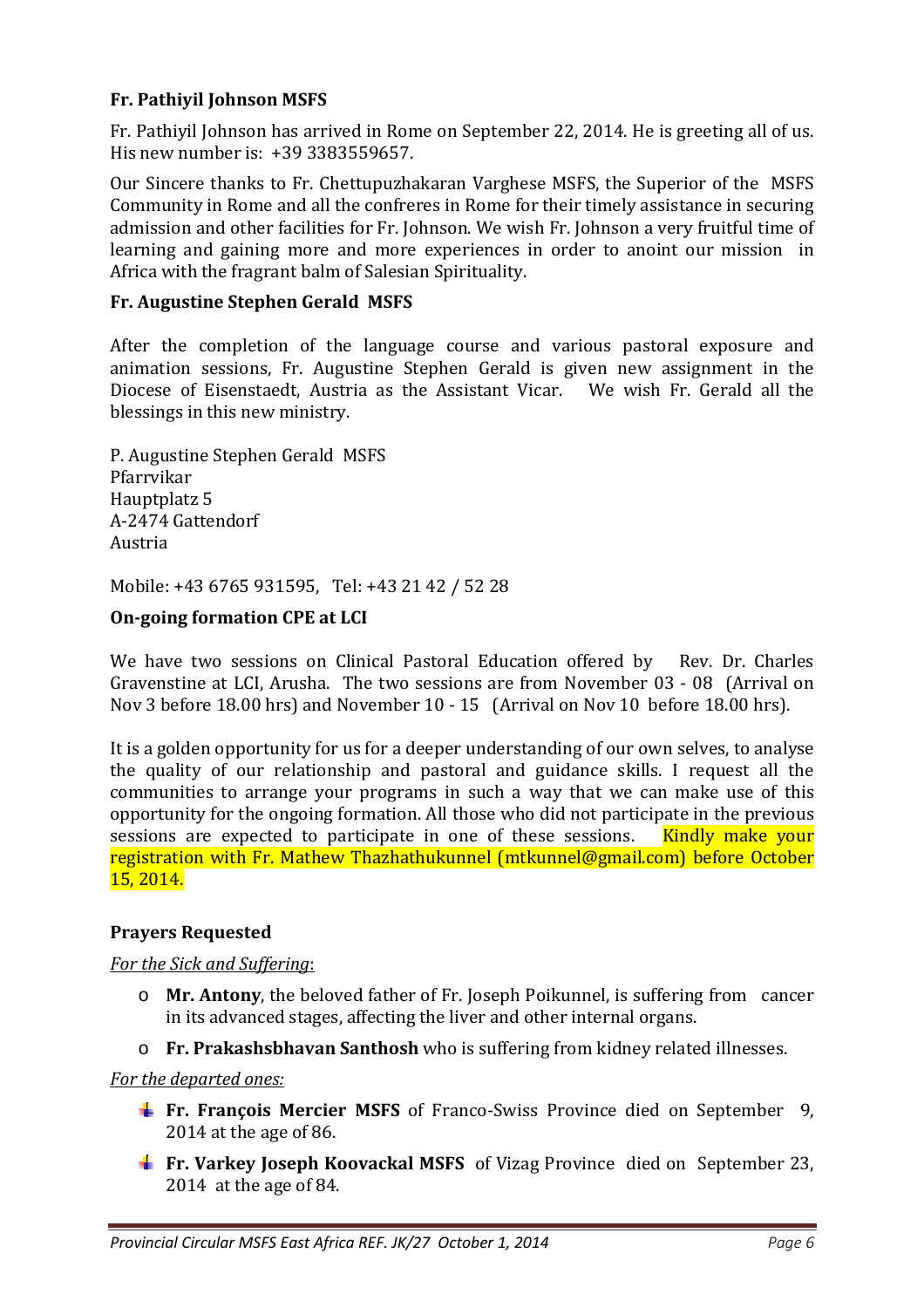- **Mr Varkichan Kochuparambil**, the maternal uncle of Fr. Vettickal Sunny, died August 20, 2014 at the age of 70 due to a massive heart attack.
- **Mr. Stephen Kuzhupil** the beloved elder brother of Fr. Sebastian Kuzhupil, died on September 10, 2014 due to acute Pneumonia. He died at the age of 66.
- **Mr. Cyriac (Justin) Kuzhupil** the nephew of Fr. Sebastian Kuzhupil, died at the age of 30. On September 21, he accidently got drowned while taking bath in a river. He was the son of late Mr. Stephen Kuzhupil who died just ten days before.
- **Mrs. Annamma** the beloved Mother of Fr. Thomas Kochalumchuvattil MSFS, died on September 28, 2014 at the age of 86.

#### **Home Holidays**

**Fr. Prakashsbhavan Santhosh** has left for India on September 28, 2014 for anticipated home holidays due to the immediate medical attention he needed. We wish him a good time of relaxation and treatment.

#### **Change of Citizenship**

I would like to inform you that yesterday (30.09.2014) I have received the certificate of Naturalization from the Minster of Home Affairs, Tanzania. Hence with effect from September 30, 2014, I am a citizen of United Republic of Tanzania. I thank you my dear confreres for your encouragements and prayers.

#### **Pilgrimage Itaga Parish**

On August 8, 2014 we began the holy pilgrimage (*hija takatifu*) of Kategile, Itaga parish. The inaugural mass was presided over by very Rev Fr. Johnson Kallidukil MSFS, the Provincial of East Africa Province. Fr provincial gave a good homily on the first day of the novena to our lady of assumption. A good number of people participated very devotedly in the prayers during the nine days of novena. The Holy Mass offered with different intentions each day. Fr Robert was the main celebrant for seven days. On the last day, that is, on Aug 17, 2014 Rev. Fr. Patrick Mseko the Rector of Itaga seminary together with Fr Tomychan and Fr Robert presided over the Mass. Fr Patrick gave a touching homily on the importance of Mother Mary in our life. During the novena many people made their confession and many people who needed spiritual assistance were given the same. There were more than 800 faithful who participated devotedly in the Holy Mass followed by procession which lasted more than two hours. After the liturgical celebrations, there was a common meal shared by all.

#### *Reported by Fr. Antonysamy Robert MSFS*

#### **Holy Pilgrimage and Parish Feast in Lububu**

The holy pilgrimage (*hija takatifu*) to the Salvation Hill and the Parish Feast of Our Lady of Grace Parish, Lububu was celebrated on September 13 and 14 respectively. The celebration was well organized and arranged by the parish community under the guidance of the priests, sisters and parish council. There were more than 2500 pilgrims who participated in the procession from the parish church to the Salvation Hill and the Holy Eucharistic celebration on the day of *hija takatifu* on 13th September. Over 1500 faithful took part in the parish feast on 14th. Various sacraments (73 baptisms, 73 first communions and 51 confirmations) were conferred on those who have been specially prepared for them. Many priests who participated in the *Hija* prayed over the faithful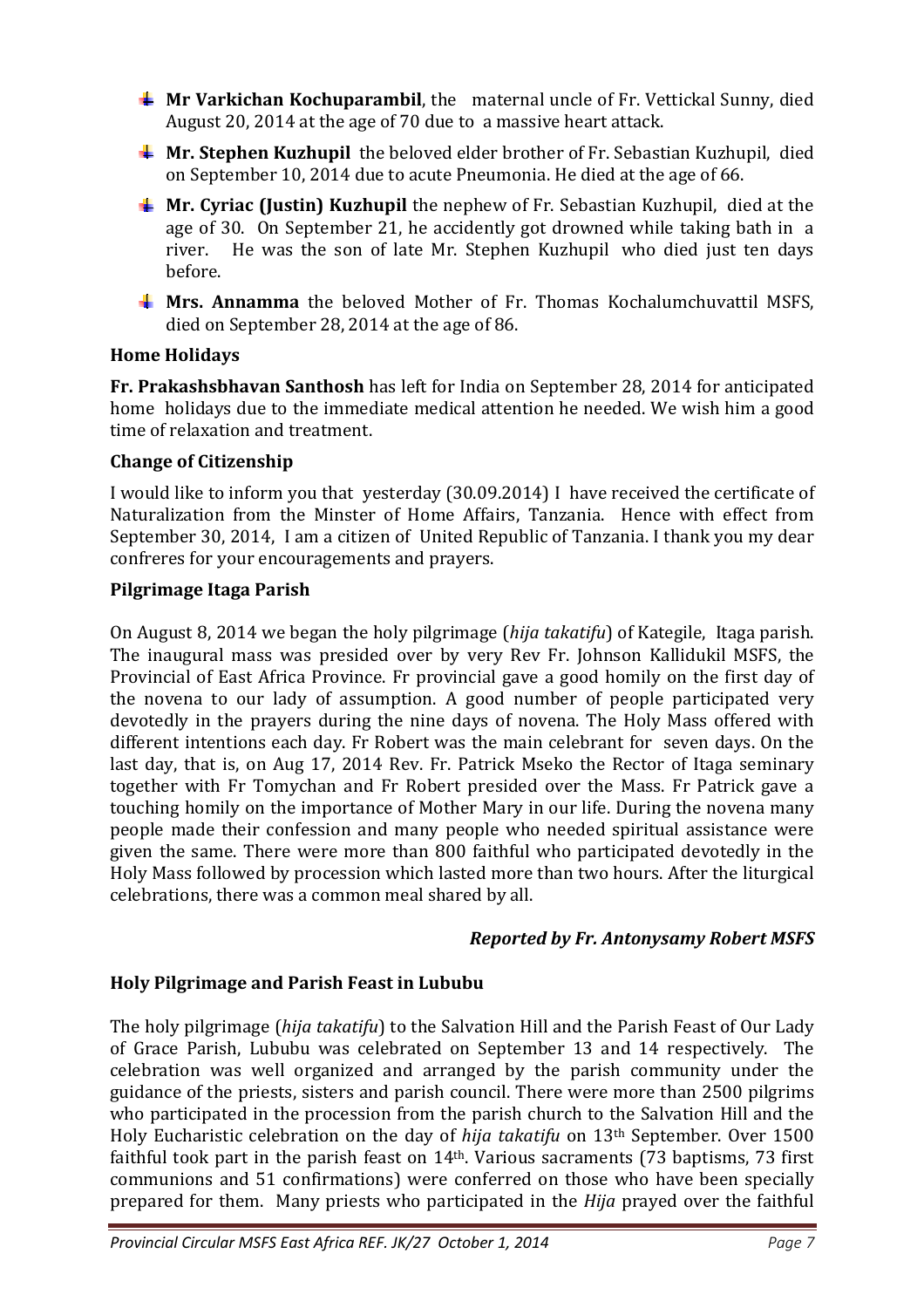for various intentions. The presence of pilgrims from in and out of Lububu parish especially over 200 pilgrims who came walking more than 20kms from the Bukene Parish as a new way of pilgrimage gave a great witness to all the pilgrims on the day of *hija takatifu*. The presence of Rev. Fr. Johnson Kallidukil, the Provincial of East Africa Province, Rev. Fr. Athanas Kienze, the parish priest of the Cathedral Parish, Mr. Sulemani Zedi, the Member of Parliament and various church and government leaders gave extra joy to the celebrations. The meaningful and spiritual celebrations conducted on these days could become a great witness to the Christians and the non-Christians for their faith formation.

#### *Reported by Fr. Vellachalil Jomon MSFS*

#### **Blessing of the New Home for SFS Children's Home**

We the Fransalians witnessed an unforgettable day in the history of FOSTER. On September 16, 2014, Tuesday at 05.30 pm we extended a warm welcome to His Grace Most Rev. Paul Ruzoka the Archbishop of Tabora, Very Rev. Fr. Johnson Michael Kallidukil MSFS the Provincial of Fransalians East Africa, and Mr & Mrs. Engler from Switzerland. His Grace blessed and opened the newly constructed structure for the Children's Home, the Jubilee gift of Fransalians to the children of Tanzania. During the holy mass His grace exhorted the children to grow in devotion and discipline following the Fransalian dictum: "The heart of education is the education of the heart." There followed a short programme of cultural entertainment by the children. Fr. Provincial gave a thought provoking message especially asking the children to shine in their studies and God-given talents. He also thanked Fr. Reji the Director, the MSFS Community and Sisters of St. Joseph of Annecy and all our Friends and benefactors of FOSTER. The program was well organized under the direction of Fr. Reji and Community.

#### *Reported by Fr. Paulsamy MSFS*

#### **Visit from Belgian Ambassador to SFS Ipuli, Tabora**

On September 30, 2014 as we the Foster Community of Tabora were celebrating our beloved Founder's Day, God blessed us with the significant visit of His Excellency Mr. Koenraad Adam the Ambassador of Belgium in Tanzania. He was accompanied by Mr. Suleiman Kumchaya the respectable District Commissioner of Tabora. His Excellency was welcomed and received by the Manager of SFS Mission School Rev. Fr. Reji Joseph MSFS, the Sisters of St. Joseph of Annecy, teachers and the students. His Excellency acclaimed the valuable service being rendered by Fransalians especially in the field of quality education and social developments. He exhorted the students to learn to live a value based life. At the end Fr. Reji Joseph the manager thanked His Excellency and District Commissioner for their encouraging visit and words of appreciation.

#### *Reported by Candidate James Makuli*

#### **My Tentative Program**

#### **October 2014**

- 5 Mass in Dumila/ Village
- 11 Spiritual Conference Scholastics, Kola
- 12 Mass in Dumila/ Village
- 16-17 Council meeting in Katani, Kenya